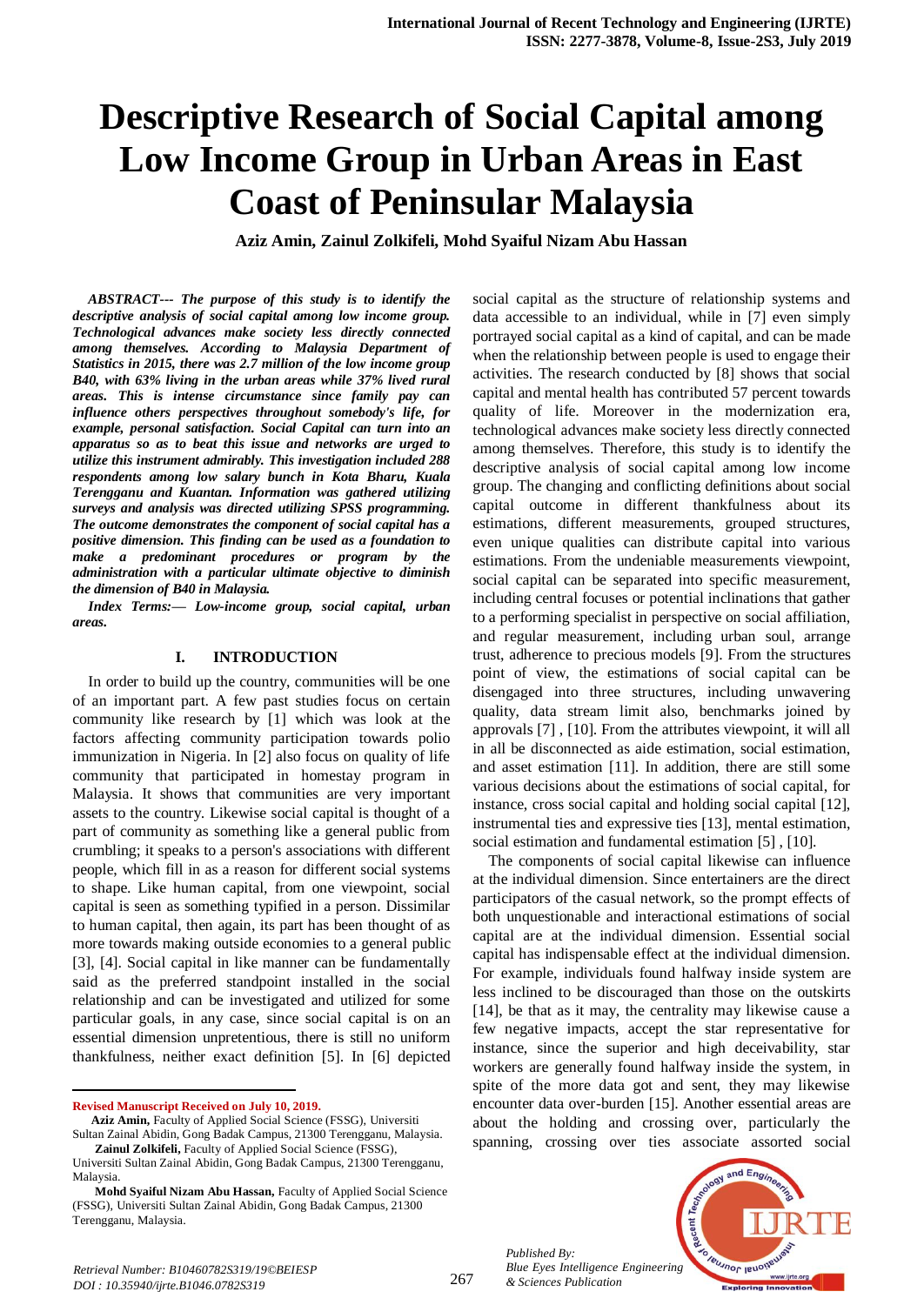### **DESCRIPTIVE RESEARCH OF SOCIAL CAPITAL AMONG LOW INCOME GROUP IN URBAN AREAS IN EAST COAST OF PENINSULAR MALAYSIA**

gatherings, while holding ties just associate performing artists in a similar gathering [4], as indicated by the crossing over and holding hypothesis, individuals in a similar gathering may claim comparative assets, if association with alternate gatherings, individuals can access to distinctive assets, consequently can profit the people, numerous explores have demonstrate that crossing over can decidedly influence singular level results, including work looking for prospects [16], profession achievement [17]. In others researches, coordinated at national and comprehensive levels, have demonstrated that the parts of social capital, generally social trust, effectively influence individuals' prosperity which is not real by budgetary criteria [18]. This is a demonstrated truth that social capital has a positive relationship with physical and vigorous prosperity, social affiliations, and ordinary flourishing [19]. In the open field where individuals have higher social capital, there are sliced down rates of repulsive direct and progressively lifted extents of individual fulfillment [20].

In this study, there are six components of social capital that has been tried which are systems and correspondences; trust; esteem, standards and propensities; social principles; capacity or ability; religious needs. The past investigates that directed by [21], [22] additionally utilized these measurements as a piece of factors. In light of the past examinations and researchers in this documented, every one of these measurements are significant components of social capital.

## **II. METHODOLOGY**

The investigation was used a cross sectional overview by quantitative techniques. The populations were low salary family units in urban zones in east coast of peninsular Malaysia which are, Kuantan, Kuala Terengganu and Kota Bharu. This survey utilizes five-scale, beginning from the lowest to the highest which are one to five scales. The instrument contains six measurements that were to analysis factors of social capital. A sum of 288 respondents has been selected as a sample in this research addressed the survey. The data was analyzed using SPSS programming.

## **III. RESULTS AND DISCUSSION**

Based on Table 1, the value of Cronbach's Alpha for dimensions of social capital is 0.784, 0.807, 0.842, 0.841, 0.889 and 0.898 respectively. The majority of the over Cronbach's Alpha approval exceeds 0.6 methods the above things are reasonable for utilize and acceptable as valuation [23]-[25].

**Table 1: The value of Cronbach's Alpha**

|                            | <b>Numbers</b> | Cronbach's |
|----------------------------|----------------|------------|
|                            | of Item        | Alpha      |
| Network and Communications |                | 0.784      |
| Trust                      | 10             | 0.807      |
| Value, Norms and Habits    | 10             | 0.842      |
| Social rules               | 10             | 0.841      |
| Capability or Ability      | 10             | 0.889      |
| Religious Needs            |                | 0.898      |

Table 2 demonstrates the graphic measurements of social capital among low salary in urban zones in east coast of peninsular Malaysia. The measurements demonstrates these measurements, method and correspondence (mean=3.2747, sexually transmitted disease. dev.=0.39099); trust (mean=3.3458, sexually transmitted disease. dev.=0.36566,); esteem, standards and propensities (mean=3.3580, sexually transmitted disease. dev.=0.37538); social principles (mean=3.3347, sexually transmitted disease. dev.=0.37432); capacity or ability (mean=3.4125, sexually transmitted disease. dev.=0.39321) and religious needs (mean=3.5743, sexually transmitted disease. dev.=0.37902,).

**Table 2: The graphic measurements of social capital among low salary in urban zones in east coast of peninsular Malaysia**

| Social Capital Index | Min  | Max  | Mean   | <b>SD</b> |
|----------------------|------|------|--------|-----------|
| Network and          | 2.33 | 4.00 | 3.2747 | .39099    |
| Communications       |      |      |        |           |
| <b>Trust</b>         | 2.40 | 4.00 | 3.3458 | .36566    |
| Value, Norms and     | 2.40 | 4.00 | 3.3580 | .37538    |
| Habits               |      |      |        |           |
| Social rules         | 2.30 | 4.00 | 3.3347 | .37432    |
| Capability or        | 2.50 | 4.00 | 3.4125 | .39321    |
| Ability              |      |      |        |           |
| Religious Needs      | 2.60 | 4.00 | 3.5743 | .37902    |

Measurement of religious needs demonstrates the most astounding mean score and measurement of systems and correspondences demonstrates the least mean score [26]- [28]. From these outcomes, it demonstrates that element of systems and interchanges should be improved and measurement of religious needs is as of now at the abnormal states yet at the same time need to keep up so the general estimation of social capital among respondents can generally be at the abnormal states.

Each of the factors measurements of social capital show a min more noteworthy than 3. This demonstrates the dimension of social capital is high in light of the fact that the middle scale for this scale is 3. In the event that the esteem is more prominent than 3, it is considered on a par with it is nearer to the esteem 5. Then again, if the mean estimation of the score is lower than 3, the variable's dimension is viewed as low since it is moving toward the base esteem 1. The scale of this measurement refers to the study conducted by [29], [30]. Hence, all the variables of social capital at high levels.

## **IV. CONCLUSION**

In conclusion, it can characterize that the social capital of respondentswere at a decent dimension. Be that as it may, despite everything it can be improve so as to achieve more elevated amount. As said by [15] people found mostly inside framework are less inspired to be disheartened than those on the outskirts in any case the centrality may similarly cause a couple of antagonistic effects. From this talk, the social



*Retrieval Number: B10460782S319/19©BEIESP DOI : 10.35940/ijrte.B1046.0782S319*

*Published By:*

*& Sciences Publication*